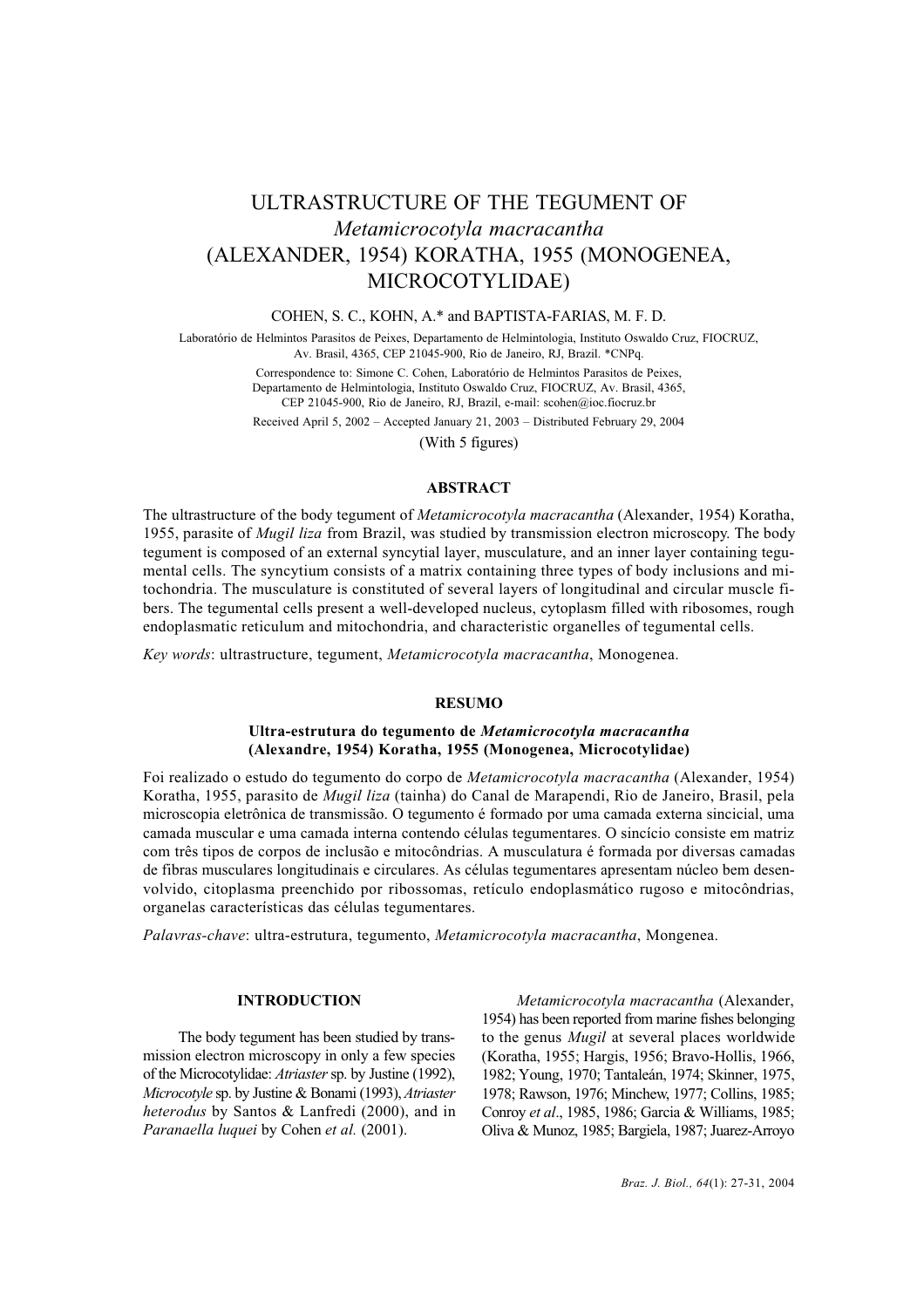& Salgado-Maldonado, 1989; Kohn *et al*., 1994; Luque, 1994; Knoff *et al.,* 1997).

The surface topography of *M. macracantha* was described through scanning electron microscopy by Kohn *et al.* (1994), with their transmission electron microscopic observations related to those for spermiogenesis and spermatozoa as reported by Baptista-Farias *et al.* (1995) and vitelline cells by Baptista-Farias & Kohn (1998).

The present study describes the tegument ultrastructure of *M. macracantha*, a parasite from *Mugil liza* from Rio de Janeiro.

#### **MATERIALS AND METHODS**

Specimens of *Metamicrocotyla macracantha* were collected from the gills of *Mugil liza* (Val.) (Mugilidae) obtained from fishermen of Canal de Marapendi, Barra da Tijuca, Rio de Janeiro, Brasil. The helminths were fixed in 0.1 M phosphate-buffer 2.5% glutaraldehyde, post-fixed for 1 h in 1% osmium tetroxide in the same buffer, dehydrated in an increasing graded ethanol series, and embedded in Epon (Luft, 1961). Ultrathin sections obtained using a Reichert Ultracut E-microtome were collected in 200 mesh grids, contrasted with uranyl acetate for 30 min and Reynold's solution of lead citrate for 5 min, and observed under a Zeiss EM electron microscope.

#### **RESULTS**

The body tegument of *Metamicrocotyla macracantha* is composed of an external syncytial layer and musculature, and an inner layer containing tegumental cells (Fig. 1). The external syncytial layer is delimited by the apical and basal plasma membranes (Figs. 2 and 4, respectively). The apical plasma membrane is coated by the glycocalyx which presents ridges at regular intervals. A fibrous terminal web is observed immediately beneath the apical plasma membrane (Fig. 2).

The basal plasma membrane presents thin projections which extend into the syncytial layer continuous with the basal lamina, which is just beneath and presents uniform, thickness, without folds (Fig. 4).

The syncytium consists of a matrix containing three different types of body inclusions: round bodies (Fig. 2, n.1); electrondense bodies (Fig. 2, n.2); and electronlucent vesicles (Fig. 2, n. 3), which in some regions of the syncytium seem to be fused, forming a multivesicular body. The density of these body inclusions varies, according to the region of the tegument. In some regions, the electronlucent vesicles are more abundant (Fig. 2) while, in others, the electrondense bodies predominate (Fig. 3). Round to elongate mitochondria presenting about six cristae and sparse distribution (Figs. 2 and 4) were also observed.

The musculature is constituted by several layers of longitudinal and circular muscle fibers, presenting large and round to elongate associated mitochondria, which are surrounded by a limiting membrane, and present one to six well-defined cristae (Fig. 5). The space between the muscle fibers and mitochondria is filled with interstitial material, and neuromuscular plates are observed in the muscle fiber extremities (Fig. 5).

The irregularly shaped tegumental cells present nuclei without defined regions of heterochromatin, cytoplasm filled with ribosomes, rough endoplasmatic reticulum, and mitochondria with many cristae (Fig. 1).

## **DISCUSSION**

The body tegument of *Metamicrocotyla macracantha* follows the general pattern described in monogenean species already studied, although presenting a few differences.

Microvillous-like tegumental projections have been observed in the tegument of some microcotylid species, as in *Atriaster* sp. by Justine (1992)*, Atriaster heterodus* by Santos & Lanfredi (2000), and *Paranaella luquei* by Cohen *et al*. (2001). They had not been observed in the present species, as in *Microcotyle* sp. by Justine & Bonami (1993).

*Metamicrocotyla macracantha* was found coiled in the branchial filaments, as referred to by Minchew (1977) and Conroy *et al.* (1985, 1986). This characteristic position could explain the absence of microvillous-like tegumental projections in the body tegument, since these structures could be prejudicial to the host tissue. According to Halton (1979), the absence of microvillous proportions better contact between host and parasite.

The differences in the morphology and in the electrondensity of body inclusions found in the tegument suggest that they probably have different biochemical properties and functions (Ramasamy & Bhuvaneswari, 1993). Similar inclusions presenting variations in pattern and distribution were reported on the tegument of many Monogenea (Halton, 1982; Smyth & Halton, 1983; Threadgold, 1984).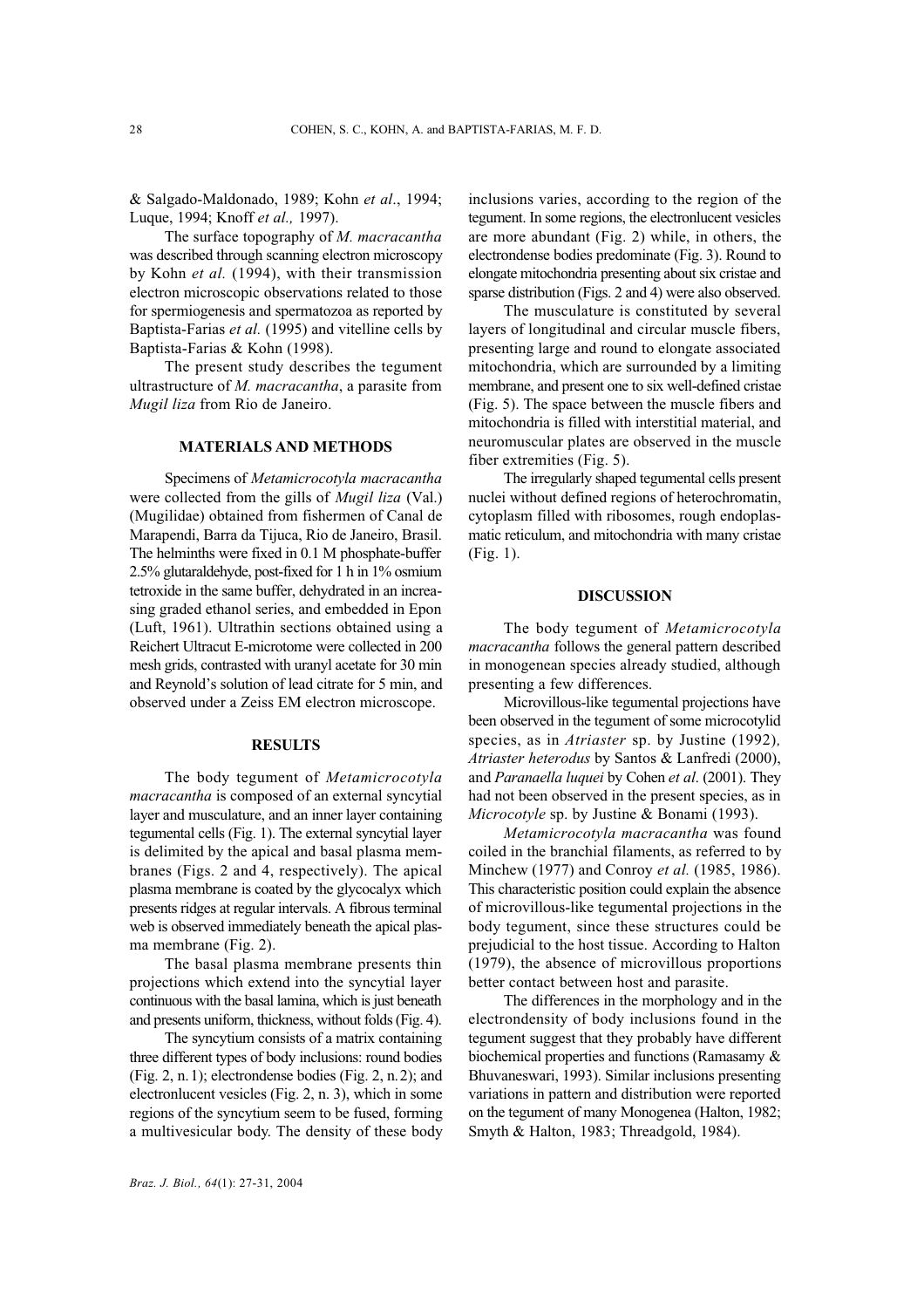

**Figs. 1-5 —** Transmission electron micrographs of the tegument of *Metamicrocotyla macracantha*. **Fig. 1 —** Transversal section of body showing the general view of the tegument, composed by an external syncytial layer, musculature and tegumental cells with nucleus (nu) and endoplasmatic reticulum (er). The 5,000 x. **Fig. 2 —** Apical region of the tegument showing the external syncytial layer presenting a terminal web (arrow), three types of body inclusions: round bodies (n. 1), electrondense bodies (n. 2), and electronlucent vesicles (n. 3) and mitochondria (m). The 40,000 x. **Fig. 3** — Detail of the external syncytial layer showing a region where the electrondense bodies are more abundant. The 19,000 x. **Fig. 4 —** High magnification of the basal region of the external syncytial layer showing the thin projections (arrow) of the basal plasma membrane (bm), mitochondria (m), and basal lamina (bl). The 50,000 x. **Fig. 5 —** Musculature of body constituted by circular and longitudinal fibers (lm), associated mitochondria, and detail of neuromuscular plates (arrow), 10,000 x.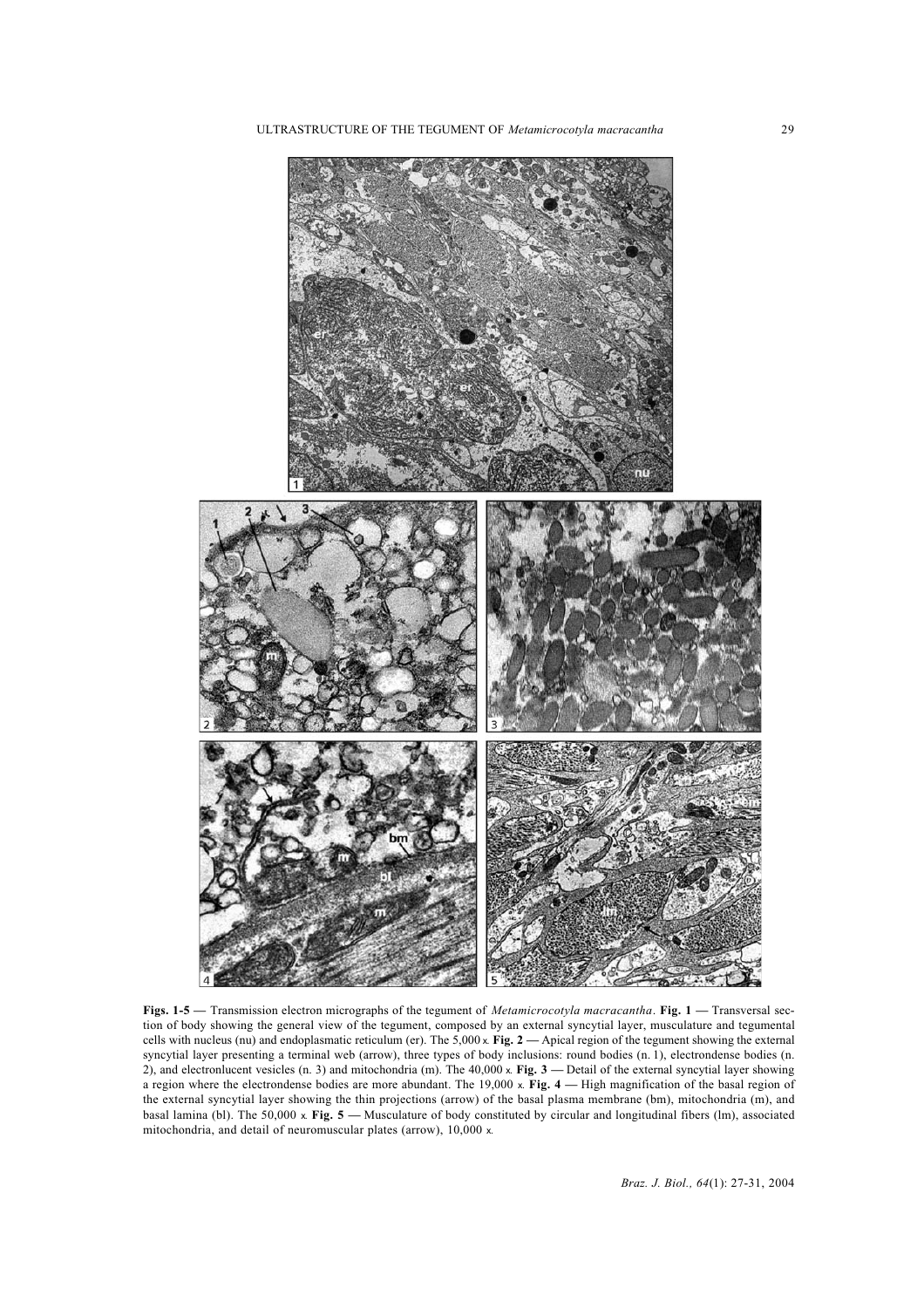The basal invaginations observed in the external syncytial layer suggest that the tegument has a hole for obtaining nutrients, for excretion, and for osmorregulation (Brennan & Ramasamy, 1996). According to Lyons (1972), thin projections of this membrane, as observed in *M. macracantha*, are filled by a reticulin-like substance forming the cytoskeleton and are related to the sustenance of the tegumental external layer.

The body musculature of *M. macracantha* is well developed. The folds observed are due to contraction of longitudinal and circular muscle fibers. Neuromuscular plates were observed in the extremity of the fibers, as in the musculature of *Pricea multae* (Ramasamy *et al.,* 1986). Mitochondria of the muscular layer are smaller than those found in the external syncytium, as in other Polyopisthocotylea such as *Vallisia indica* (Ramasamy *et al*., 1987), although in *P. luquei* (Cohen *et al*., 2001) the mitochondria of the external layer are smaller.

The fibrous terminal web, observed just beneath the apical plasma membrane, was also observed in other Microcotylidae, as *Microcotyle* sp. by Justine & Bonami (1993) and in *Atriaster* sp. by Justine (1992) and *P. luquei* (Cohen *et al.*, 2001). According to Lyons (1973), this web is a feature displayed by Polyopisthocotylea and had not been observed in Monopisthocotylea.

The synthesis of tegumental inclusions involves the rough endoplasmatic reticulum and Golgi complex, characteristic organelles of tegumental cells. In the tegument of *M. macracantha,* only one type of tegumental cell, which produces the different kinds of body inclusions, was observed.

## **REFERENCES**

- BAPTISTA-FARIAS, M. F. D., KOHN, A. & BARTH, O. M., 1995, Ultrastructural aspects of spermatogenesis in *Metamicrocotyla macracantha* (Alexander, 1954) Koratha, 1955 (Monogenea, Microcotylidae). *Mem. Inst. Oswaldo Cruz, 90*: 597-604.
- BAPTISTA-FARIAS, M. F. D. & KOHN, A., 1998, Ultrastructural observations of the vitelline cells of *Metamicrocotyla macracantha* (Monogenea, Microcotylidae). *Mem. Inst. Oswaldo Cruz, 93*: 543-548.
- BARGIELA, J. F., 1987, Los parasitos de la lisa *Mugil cephalus* L., en Chile: sistemática y aspectos poblacionales (Perciformes: Mugilidae). *Gayana, Zool., 51*: 3-58.
- BRAVO-HOLLIS, M., 1966, Helmintos de peces del Pacífico mexicano. XXV. Descripción de tres monogeneos del Golfo de California. *An. Inst. Biol., UNAM, 37*: 107-123.
- BRAVO-HOLLIS, M., 1982, Helmintos de peces del Pacífico mexicano. XXXVIII. Estudio de monogeneos del suborden Microcotylinea Lebedev, 1972, con la presentación de una subfamilia y una especie nueva. *An. Inst. Biol., UNAM, 52*: 13-26.
- BRENNAN, G. P. & RAMASAMY, P., 1996, Ultrastructure of the surface structures and electron immunogold labelling of peptide immunoreactivity in the nervous system of *Pseudothoracocotyla indica* (Polyopisthocotylea: Monogenea). *Parasitol. Res., 82*: 638-646.
- COHEN, S. C., KOHN, A. & BAPTISTA-FARIAS, M. F. D., 2001, Scanning and transmission electron microscopy of the tegument of *Paranaella luquei* Kohn, Baptista-Farias & Cohen, 2000 (Microcotylidae, Monogenea), parasite of a brazilian catfish, *Hypostomus regani*. *Mem. Inst. Oswaldo Cruz, 96*: 555-560.
- COLLINS, M. R., 1985, Ectoparasites of striped mullet, *Mugil cephalus* (L.) in brackish and freshwater habitats. *Dissert. Abst., 46*: 1042.
- CONROY, G., CONROY, D. A. & RODRÍGUEZ, A., 1985, A note on the occurrence of "coiled" *Metamicrocotyla macracantha* on the gills of silver mullet (*Mugil curema*) from Chichiriviche, Venezuela. *Bul. Eur. Ass. Fish Pathol., 5:* 66.
- CONROY, G., CONROY, D. A. & RODRÍGUEZ, A., 1986, A report on *Metamicrocotyla macracantha* (Monogenea, Monopisthocotylea, Microcotylidae) as a gill parasite of the silver mullet (*Mugil curema* Valenciennes, 1836) in Venezuela. *Riv. Ital. Pisc. Ittiopatol., 21*: 118-120.
- GARCIA, J. R. & WILLIAMS, E. H., 1985, Temporal dynamics of metazoan parasite infection in the white mullet, *Mugil curema* Valenciennes from Joyuda Lagoon, Puerto Rico. *Caribbean J. Scienc., 21*: 39-53.
- HALTON, D. W., 1979, The surface topography of a monogenean, *Diclidophora merlangi*, revealed by scanning electron microscopy. *Z. Parasitenkde., 61*: 1-12.
- HALTON, D. W., 1982, Morphology and ultrastructure of parasitic helminths. *In*: D. F. Mettrick & S. S. Desser (eds.), *Parasites:* their world and ours. Elsevier Biomedical Press, Holland.
- HARGIS, W. J. Jr., 1956, Monogenetic trematodes of Gulf of Mexico fishes. Part X. The family Microcotylidae Taschenberg, 1879. *Trans. Amer. Microsc. Soc., 75*: 436-453.
- JUAREZ-ARROYO, J. & SALGADO-MALDONADO, G., 1989, Helmintos de la lisa *Mugil cephalus* Lin. en Topolobampo Sinaloa, México. *An. Inst. Biol., UNAM, 60*: 279-298.
- JUSTINE, J. L., 1992, Ultrastructure of spermiogenesis, spermatozoa and the tegument in *Atriaster* sp. (Plathyhelminthes, Monogenea, Polyopisthocotylea, Microcotylidae). *Zool. Scripta, 21*: 231-238.
- JUSTINE, J. L. & BONAMI, J. R., 1993, Virus-like particles in a monogenean (Plathyhelminthes) parasitic in a marine fish. *Int. J. Parasitol., 23*: 69-75.
- KNOFF, M., LUQUE, J. L. & AMATO, J. F. R., 1997, Community ecology of the metazoan parasites of frey mullets *Mugil platannus* (Osteichthyes: Mugilidae) from the littoral of the State of Rio de Janeiro. *Rev. Brasil. Biol., 57*: 441-454.